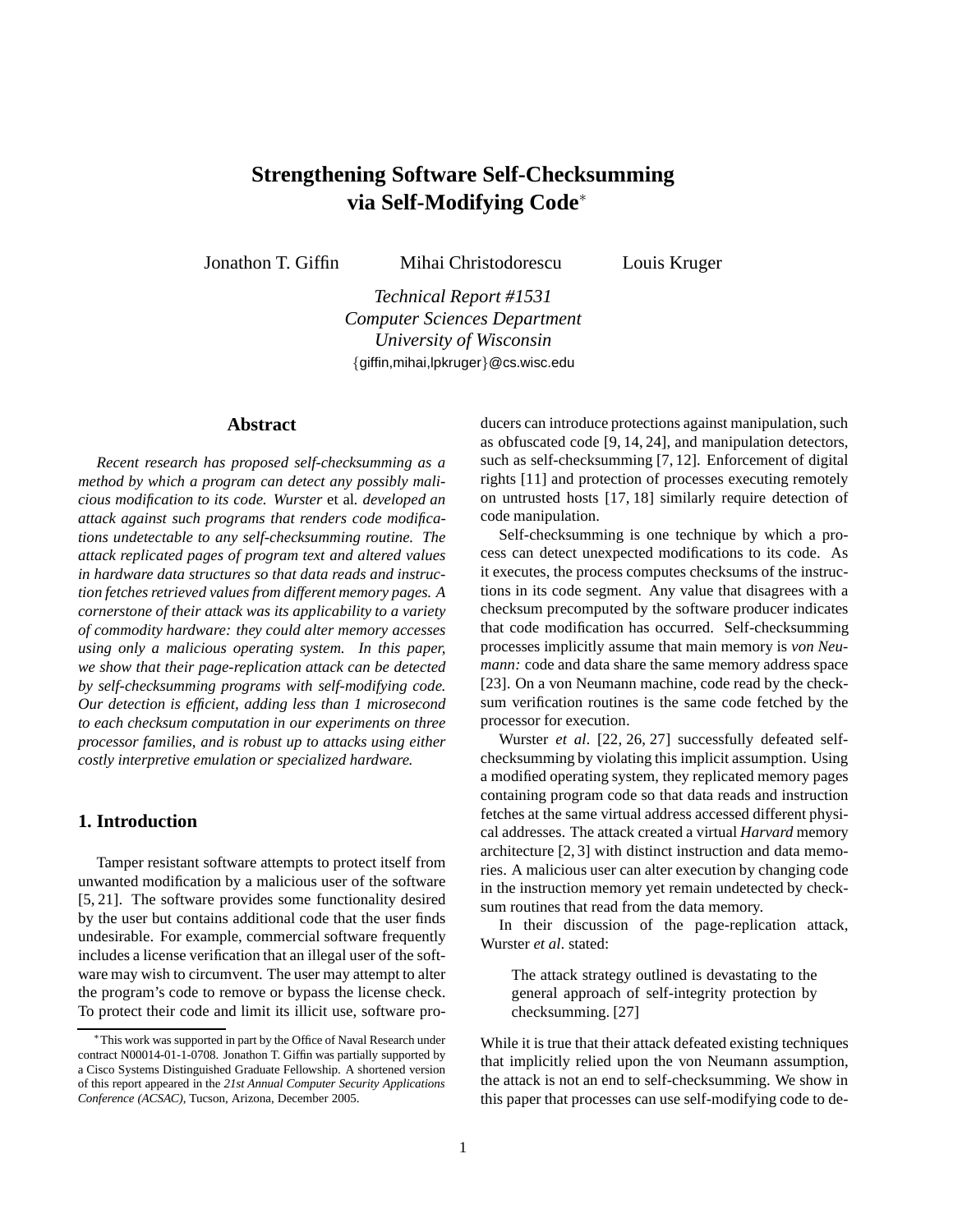tect the page-replication attack. Memory write operations in a Harvard architecture change the data memory but not the code memory. Our detection algorithm modifies a code sequence using memory writes and then checks whether the modified code is visible to both instruction fetches and data reads. More specifically, we generate code  $I_2$  for which the checksum is previously known at a virtual memory address A containing a different code sequence  $I_1$ . We then both execute the code at A and compute its checksum. If the code executed was the original, unchanged  $I_1$  but the computed checksum matches that of  $I_2$ , then the memory is Harvard and the modified code was written only to the data memory. Only when *both* the executed code and the computed checksum match  $I_2$  can we conclude that that memory is von Neumann. This detection works even when the Harvard architecture is simulated in software on a von Neumann machine, as done by Wurster *et al*. The algorithm is efficient, using only 68 to 1,773 clock cycles (90 to 969 nanoseconds) in our tests on x86, SPARC, and PowerPC processors.

We show in Section [4.1](#page-6-0) that an attacker can defeat our detection only with custom hardware or by incurring the severe performance cost of interpretive emulation. To evade detection, the attacker must emulate memory reads or writes or instruction fetches, which requires trapping and interpreting of instructions. By interleaving program code and data on the same memory pages, we can limit the possibility that attack optimizations can reduce the number of instructions requiring interpretation. Others have measured interpreted instructions to be about 1800 times slower than code executing at native speed [10].

Existing self-checksumming schemes defeated by the page-replication attack can be augmented with our memory architecture detection to restore their previous viability. Yet, self-checksumming remains an incomplete solution to software tamper resistance. Self-checksumming programs execute atop an untrusted operating system and untrusted hardware. Regardless of the specific self-checksumming algorithm used, the presence of obfuscation, or the use of our page-replication attack detection, one-time, costly emulation attacks that produce modified programs with no selfchecksumming code remain valid attacks.

Our use of self-modifying code does impose some limitations on widespread adoption. It prevents the use of systems such as PaX [20] that create non-writable code pages and non-executable data pages in memory. Systemwide memory demands will increase as memory pages cannot be shared among multiple processes. As with selfchecksumming algorithms, memory architecture detection will increase the complexity of compilers generating protected programs.

In summary, this paper contributes the following:

• **We analyze a previously unrealized assumption in self-checksumming literature.** Self-checksumming



<span id="page-1-1"></span>**Figure 1. (a) Layout of a program to protect. The code producer wants to protect the in**tegrity of the code in  $[R_1, R_2)$ . (b) Code pro**tected using self-checksumming.**

critically assumes a von Neumann main memory architecture so that checksum code actually verifies code to be executed. This assumption was previously overlooked, leading to the successful page-replication attack of Wurster *et al*. that created a Harvard memory architecture. Section [2](#page-1-0) further examines this assumption.

- **We present a mechanism to detect violations of the von Neumann assumption.** We show how a process can detect a Harvard memory architecture with selfmodifying code in Section [3.](#page-4-0) This mechanism enables us to verify the overlooked assumption required for selfchecksumming to work.
- **We strengthen self-checksumming to detect memory page-replication attacks.** As described in Section [4,](#page-6-1) this detection is efficient and robust up to attacks that use expensive interpretive emulation or custom hardware.

# <span id="page-1-0"></span>**2. Background**

Self-checksumming verifies the authenticity of a program's code during execution. The code producer inserts checksum computations and verifications throughout the program code. A checksum algorithm computes a hash over a range of critical code that should not be altered. Verification compares the result of a checksum computation against a known value hard-coded in the program body. A failed verification indicates unexpected modification of the program, and the program's integrity is no longer assured.

Consider a program that can run only in the presence of a valid license. The program should protect against modification of any code performing the license check. In Figure [1\(](#page-1-1)a), the shaded code region contains the license check. An attacker may wish to remove the license check by overwriting the corresponding code, or simply by inserting code to jump around the license check.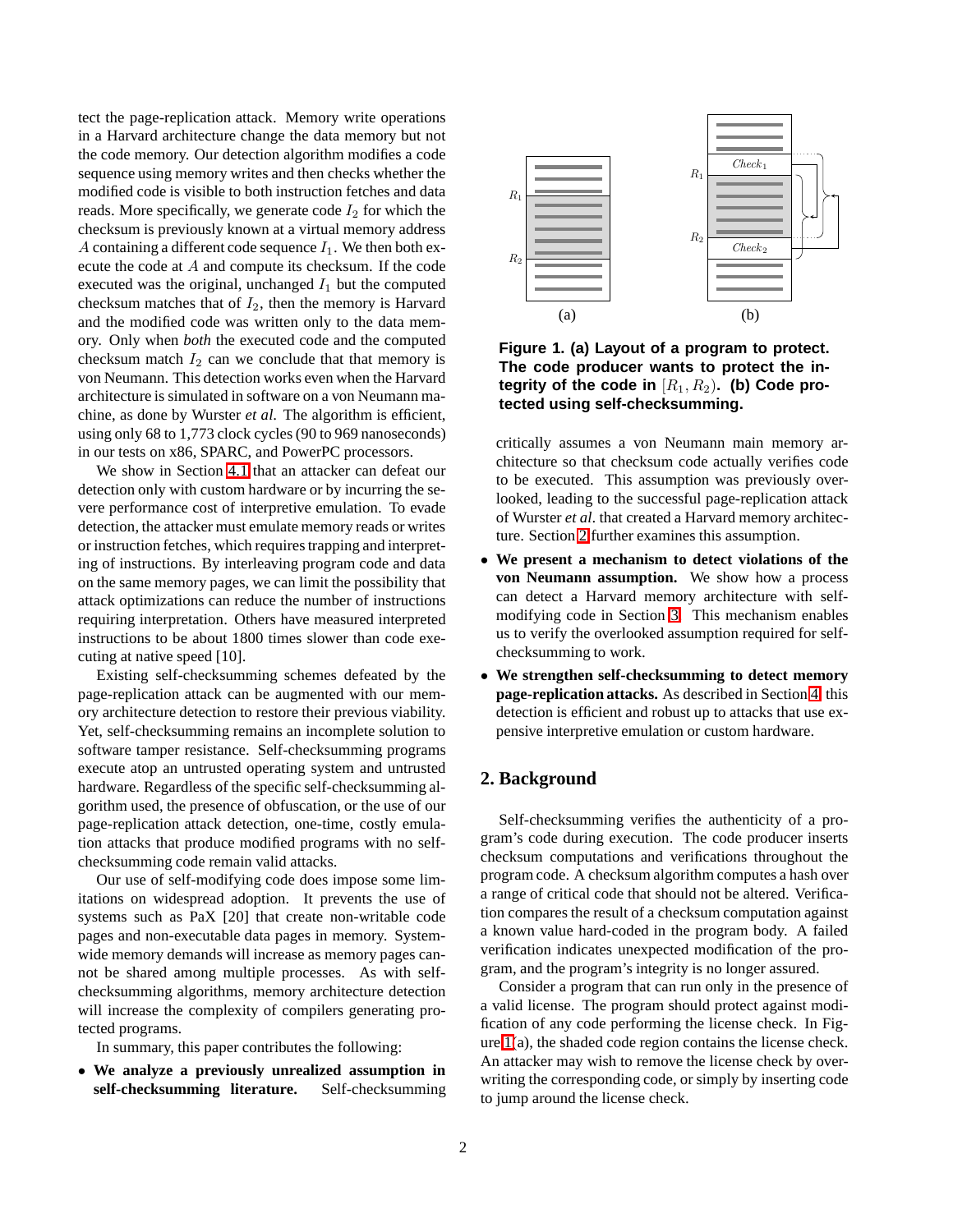

# <span id="page-2-0"></span>**Figure 2. Von Neumann memory architecture. Instructions and data share a common main memory even though intermediate caches may be divided. Data write operations alter both instructions and data.**

Protecting this program fragment using checksumming might lead to the code in Figure [1\(](#page-1-1)b). Several checksum computation and verification sequences are added to the program. This paper is not proposing a new checksum algorithm; any of the previously published algorithms [5, 7, 12, 18] would be suitable for use. Each checksum sequence will verify the integrity of a critical code region, such as the license check, and zero or more checksum sequences. An attack that modifies the protected license verification code will be detected because the checksums over the critical code region  $[R_1, R_2)$  will not match the stored value. The program will then terminate, preventing the attacker from running the program without a valid license.

## <span id="page-2-2"></span>**2.1. Self-Checksumming Assumptions**

The ability of self-checksumming to detect software tampering relies upon three assumptions. If the malicious host violates any of these assumptions, an attacker can defeat self-checksumming. Assumption 3 has not been addressed in previous work and is the focus of this paper.

#### **Assumption 1** [OPAQUE CODE ASSUMPTION] *The attacker cannot identify all relevant checksum computation code or verification code within the protected program.*

The intuition behind this assumption is that static analysis of the program is in general undecidable and can be made arbitrarily hard using code obfuscation techniques. This assumption prevents an attacker from first altering or removing the checksum code from the program, and then undetectably altering the program. Although we question the legitimacy of this assumption—if an attacker has the ability to find and remove undesired code like a license check, they are likely able to find and remove checksum code—we note that literature on obfuscation [9, 14, 24] attempts to make the assumption hold.



<span id="page-2-1"></span>**Figure 3. Harvard memory architecture. Instructions and data are maintained in separate main memories. Data write operations alter the data RAM but leave the instruction RAM unchanged.**

**Assumption 2** [PERFORMANCE ASSUMPTION] *The attacker desires to run the protected program at full speed or with only a reasonable slowdown.*

Software self-checksumming can never guarantee security, as a self-checksumming program executes atop an untrusted operating system and an untrusted machine. For example, program emulation allows undetectable code manipulation by intercepting all data reads from memory so that only the original code is read. However, these attacks come at high performance cost. An attacker willing to violate Assumption 2 and forgo reasonable performance can successfully defeat self-checksumming.

Our memory architecture detection technique is as resilient to program emulation attacks as standard selfchecksumming. We neither introduce new emulation attacks nor prevent emulation attacks from working successfully. *The threat of a one-time, costly emulation attack that produces a modified program with no self-checksumming code remains.* Non-deterministic, multithreaded checksumming routines, originally envisioned by Aucsmith [5], may provide a successful defense against these attacks. Our memory architecture detection restores the viability of Aucsmith's routines by detecting page-replication attacks.

#### **Assumption 3** [VON NEUMANN ASSUMPTION] *Programs protected by self-checksumming operate on a commodity von Neumann architecture.*

On a von Neumann machine, instruction fetches and data reads access the same physical memory. This architectural property is critically important as self-checksumming relies on the ability to read a program region both as data bytes to checksum and as instruction bytes to execute. As most modern, commodity systems use a von Neumann main memory, this assumption was *implicitly* considered reasonable and of no further concern.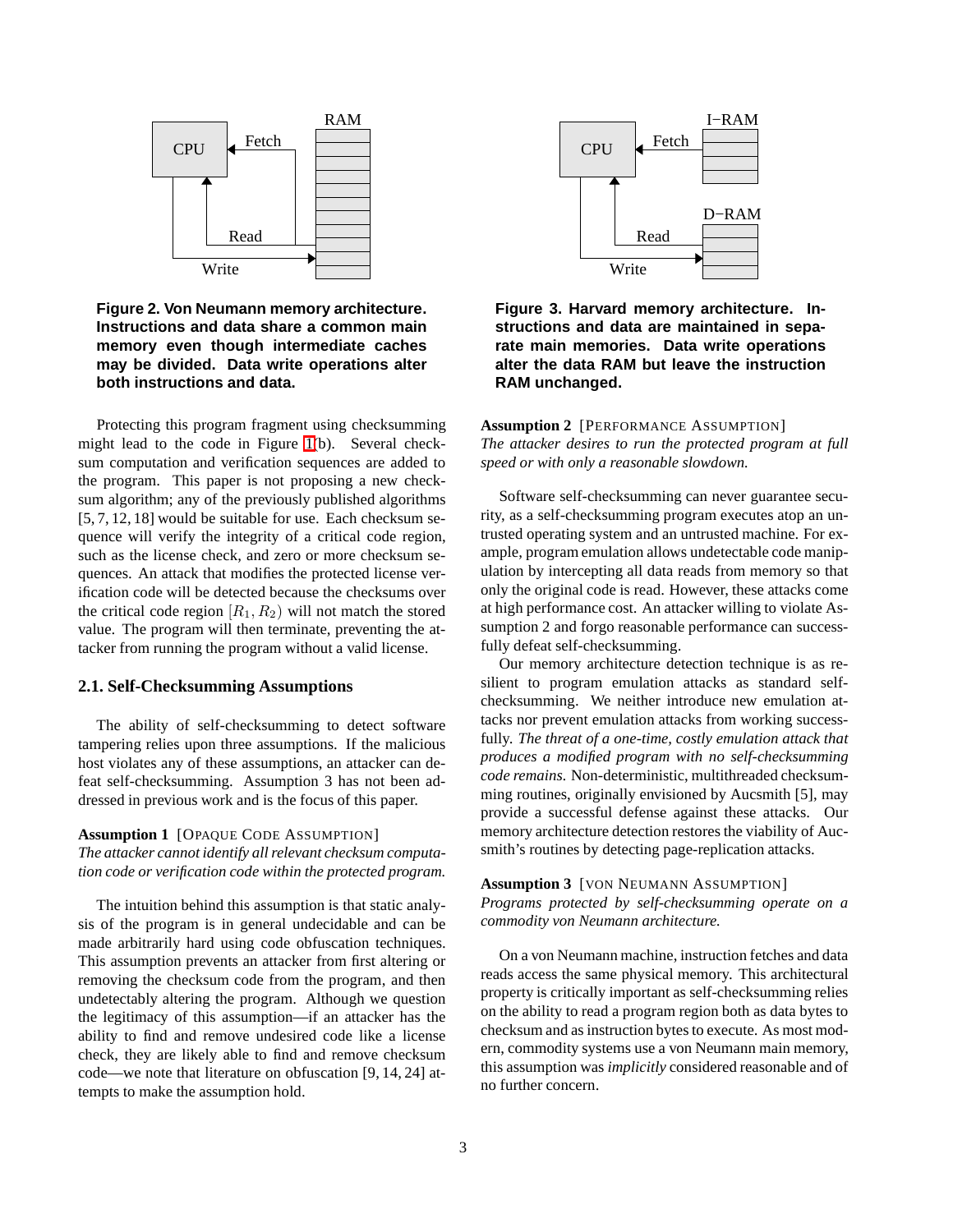

<span id="page-3-0"></span>**Figure 4. The Wurster et al. page-replication attack creates a virtual Harvard architecture. The data memory contains the original, genuine copy of the program text read and verified by the self-checksumming program. The instruction memory contains the actual executed code, undetectably altered by an attacker.**

Unfortunately, the complexity of modern architectures allows the memory values read when computing a checksum over a code region to have no correlation to instructions actually executed. Failure to explicitly address the von Neumann assumption in previous work led to a successful page-replication attack against self-checksumming. We show in [Section 3](#page-4-0) how to efficiently verify the assumption using self-modifying code.

#### **2.2. Memory Architectures**

To better understand the page-replication attack and its implications to self-checksumming schemes, we first consider the architecture of main memory on commodity systems. A processor uses three operations to retrieve instructions and data and to write values back to memory:

- *fetch:* retrieve an instruction from memory for execution,
- *read:* load a value from memory, and
- *write:* store a value to memory.

Based on how these three operations interact with memory, a machine's physical memory architecture can be classified into one of two fundamental designs: the von Neumann architecture and the Harvard architecture.

A *von Neumann* memory architecture [23] uses a common store for both instructions and data (Figure [2\)](#page-2-0). An instruction fetch will read from the same physical memory location as a data read of the same address. Critically, a data write modifies the memory so that subsequent instruction fetches and data reads will both retrieve the new value.

Conversely, a *Harvard* architecture [2, 3] maintains separate instruction and data stores (Figure [3\)](#page-2-1). An instruction fetch and a data read of the same address access physically distinct memory locations. A value written to memory alters only the data memory and leaves the instruction mem-



<span id="page-3-1"></span>**Figure 5. Our memory architecture detection.** We overwrite an existing instruction  $I_1$  with a **new instruction** I<sup>2</sup> **that would alter execution** behavior. In a Harvard architecture,  $I_2$  is visi**ble only to subsequent data reads and not to instruction fetches. Program execution still** reflects  $I_1$ . This read/fetch mismatch identi**fies the page-replication attack.**

ory unchanged. We define a *virtual Harvard architecture* as a system with separate instruction and data memories maintained by software on a machine that is physically von Neumann. Even if the software layer duplicates virtual memory addresses in both the instruction and data memories, a process can write to only one memory at a time. Commodity processors provide no instruction allowing a process to write to multiple physical memory addresses simultaneously.

#### **2.3. Violating the von Neumann Assumption**

As modern, commodity processors present processes with a von Neumann main memory, previous selfchecksumming approaches implicitly assumed that the von Neumann assumption must hold. Wurster *et al*. violated the assumption to undetectably alter self-checksumming programs. Their attack modified an operating system's memory manager to create a virtual Harvard architecture from the physical von Neumann memory. The attack implementation varied based upon specific properties of particular commodity processors, but, in all cases, the attack created distinct instruction and data stores from the main memory of the system.

Successful evasion of checksum computations then becomes clear. The attacker replicates in both the instruction and data memories those memory pages containing code that they wish to alter. The copy in data memory remains unchanged so that checksum calculations are correct. However, execution fetches instructions from the copy in the instruction memory [\(Figure 4\)](#page-3-0). The attacker is free to undetectably manipulate the copy in instruction memory and alter program execution as they desire.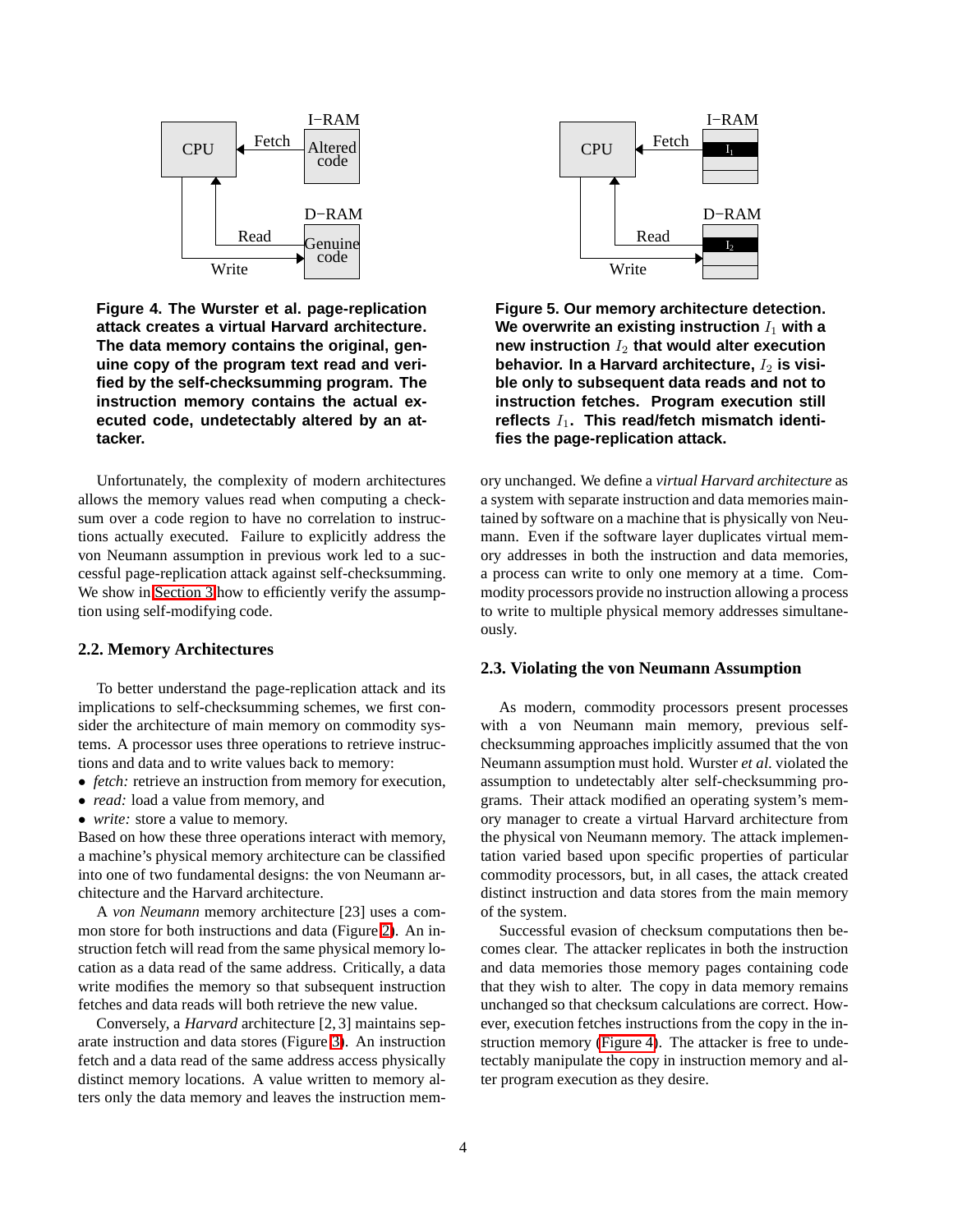<span id="page-4-6"></span><span id="page-4-5"></span><span id="page-4-3"></span><span id="page-4-2"></span>

|                | $movb$ \$1, $A+1$         |  |  |  |  |
|----------------|---------------------------|--|--|--|--|
| 2              | $movb A+1$ , $\delta a$ l |  |  |  |  |
| $\mathcal{R}$  | A: andb $$0, $a1$         |  |  |  |  |
| $\overline{4}$ | if $(\frac{1}{2}a1 == 1)$ |  |  |  |  |
| $\overline{5}$ | VON NEUMANN               |  |  |  |  |
| 6              | else                      |  |  |  |  |
|                | HARVARD                   |  |  |  |  |

<span id="page-4-7"></span><span id="page-4-1"></span>**Figure 6. Self-modifying code to detect memory architecture, described in [Section 3.](#page-4-0)**

Reconsider the example program in Figure [1\(](#page-1-1)b). Wurster *et al*. place the original code in the data memory at address R1. The attack then places the modified code in the instruction memory, also at address R1. The program executes this altered code from the instruction memory. The checksum sequences, however, read and verify the unchanged but never executed code from the data memory. By creating a virtual Harvard architecture, the attack successfully modifies code executed by the program without detection by code checksumming functions.

#### <span id="page-4-0"></span>**3. Memory Architecture Detection**

Processes can identify the underlying main memory architecture using self-modifying code. Intuitively, detection works by modifying code in the program and then both reading the code and executing the code. If the value read disagrees with the code executed, then either the data read or the instruction fetch retrieved the unmodified code, which occurs only when memory is Harvard (Figure [5\)](#page-3-1).

The process performs the following steps:

- 1. Overwrite an existing instruction  $I_1$  with a new instruction  $I_2$ . The code change from  $I_1$  to  $I_2$  must alter execution in a noticeable way.
- 2. Read back the instruction using data memory reads.
- 3. Execute the instruction.

If memory is von Neumann, then the memory write in step 1 will be visible to both data reads and instruction fetches. As a result, the value read in step 2 and the instruction executed in step 3 will both be the new instruction  $I_2$ . If memory is Harvard, then step 1 changes only data memory. Step 2 will read  $I_2$ , but step 3 will execute  $I_1$ . The requirement that  $I_2$  changes execution in a noticeable way exists precisely so that we can detect which instruction is fetched simply by executing the instruction. By a symmetric argument, we can likewise detect writes that change only instruction memory.

Figure [6](#page-4-1) shows a pseudo-code sequence that performs memory architecture detection. For clarity, we show a mix

| 1              | $movb$ \$1, $A+1$         |  |  |  |
|----------------|---------------------------|--|--|--|
| $\overline{c}$ | movb $A+1$ , $a1$         |  |  |  |
| 3              | A: andb $$1, $a1$         |  |  |  |
| 4              | if $(\frac{1}{2}a1 == 1)$ |  |  |  |
| 5              | VON NEUMANN               |  |  |  |
| 6              | else                      |  |  |  |
| 7              | HARVARD                   |  |  |  |
|                |                           |  |  |  |

# <span id="page-4-4"></span>**Figure 7. Code of Figure [6](#page-4-1) following selfmodification on a von Neumann machine. Execution of line 1 changed the immediate value used in line 3 from 0 to 1.**

of AT&T-style x86 assembly code with C-style branching. In the AT&T syntax, the rightmost operand of an assembly code instruction is the destination of any output value. This code is self-modifying. The instruction in line [1](#page-4-2) performs step 1 of architecture detection by overwriting the memory location one byte past the label A. This location corresponds to the immediate operand of the bitwise andb in line [3.](#page-4-3) Figure [7](#page-4-4) shows the resulting altered code on a von Neumann machine. In this example, instruction  $I_1$  is "andb  $$0$ ,  $\$$ al" and  $I_2$  is "andb  $$1$ ,  $\$$ al".

Lines [2](#page-4-5) and [3](#page-4-3) exercise both a data read and an instruction fetch of the location A+1. Line [2](#page-4-5) is detection step 2: the mov instruction reads the byte using a data memory read, storing the value in register %al. Line [3](#page-4-3) triggers an instruction fetch for an instruction that includes address A+1 and performs a bitwise and of the byte read from data memory against the byte fetched from instruction memory. The register %al is 1 only when both the data read and the instruction fetch retrieved data rewritten by the earlier code modification. If either the data read or the fetch read from the original code of Figure [6,](#page-4-1) then %al has value 0.

The branching of lines [4](#page-4-6) through [7](#page-4-7) encode the final detection logic. A von Neumann memory will write the code alteration of line [1](#page-4-2) to the shared store accessed by both data reads and instruction fetches. The self-modifying detection code will compute the value 1 for register %al. A Harvard memory updates the data memory but does not write the code change through to the instruction memory. Register %al then takes value 0. Hence, this mechanism provides processes a way to identify whether the main memory is von Neumann or Harvard.

#### **3.1. Strengthening Self-Checksumming**

This memory architecture detection technique can strengthen existing self-checksumming algorithms. These algorithms require the von Neumann assumption to hold before any checksum computation can meaningfully verify a code sequence. By identifying properties of the underlying hardware, self-checksumming algorithms can verify the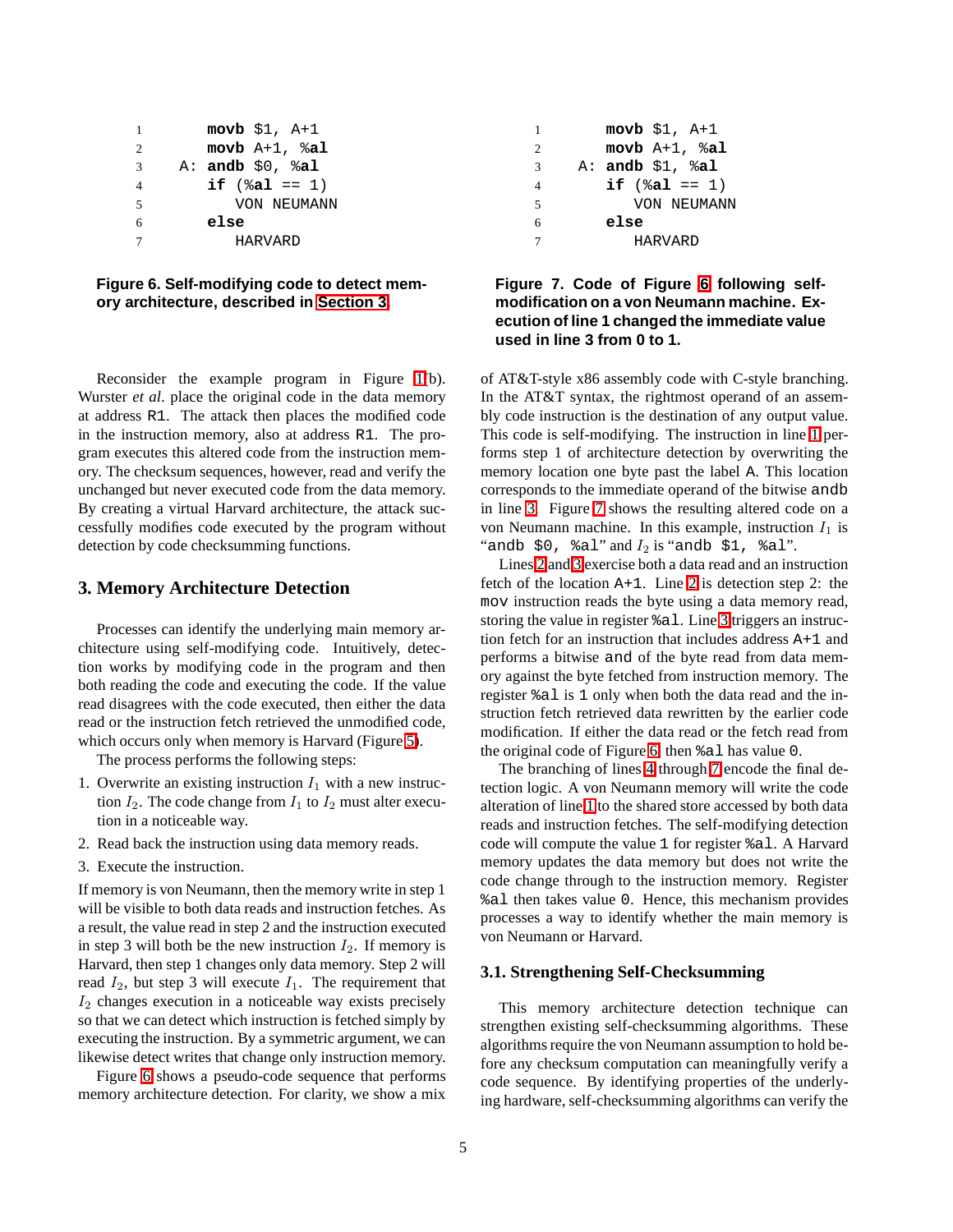```
1 ...
2 R1: movb $1, A+1
3 call checksum(R1, R2)
4 A: andb $0, %al
5 movb $0, A+1
6 if (%al != 1)
7 call failed_license()
8 call verify_license()
9 if (%al != 1)
10 call failed_license()
11 R2: ...
```
#### <span id="page-5-0"></span>**Figure 8. Self-checksumming augmented with von Neumann assumption verification.**

veracity of the von Neumann assumption and take appropriate action when the hardware violates the assumption. This detection holds even when software creates a virtual Harvard architecture on commodity von Neumann machines, as done by the page-replication attack of Wurster *et al*. [27].

Figure [8](#page-5-0) shows how verification of the von Neumann assumption can be integrated into a pre-existing checksum computation. Line [2](#page-5-1) overwrites the immediate operand of the bitwise andb in line [4,](#page-5-2) as in Figure [6.](#page-4-1) The checksum computation in line [3](#page-5-3) returns the value 1 in register %al if the checksum calculated for the *modified* code matches a precomputed value. If the data reads performed by the checksum function read the original code from line [4](#page-5-2) rather than the rewritten value, the checksum computation will fail. Subsequent execution of line [4](#page-5-2) will exercise an instruction fetch of the modified code. Only when both the data read by the checksum function and the instruction fetch retrieve the modified data will register %al take value 1. The virtual Harvard memory created by the pagereplication attack results in the value 0 and subsequent attack detection handling at lines [6](#page-5-4) and [7.](#page-5-5) This verification code can detect a page-replication attack that segregates memory into code and data pages and then modifies or removes the verify license call from the code page.

#### **3.2. Construction of Self-Modifying Code**

Our self-modifying code is not itself a checksumming routine but augments existing self-checksumming algorithms so that they detect the page-replication attack. Although we have not yet developed the custom compiler tools that automatically produce tamper-resistant programs containing memory architecture detection, we foresee straightforward implementation. Given an existing checksumming routine checksum that operates over the range of program points  $[R_1, R_2)$ , memory architecture detection could be implemented as follows:

- an instruction sequence  $S_1 \in [R_1, R_2)$  that computes some value x,
- an instruction sequence  $S_2$  that overwrites instructions in  $S_1$  such that the the overwritten  $S_1$  computes a value  $y \neq x$  and the checksum of the overwritten  $S_1$  is different than the checksum of the original  $S_1$ , and
- an instruction sequence  $S_3$  that first executes  $S_1$  to check if the value computed by  $S_1$  equals y, and then overwrites  $S_1$  to restore the original instruction sequence.

The checksum function is altered so that the hardcoded expected checksum value matches the checksum of  $[R_1, R_2]$  subsequent to the overwrite of  $S_1$ . We insert the code sequence  $S_2$  before the checksum computation so that checksum reads from the modified code sequence and verifies that the writes to code are written to data pages. We add the sequence  $S_3$  after the computation to verify that the writes to code are written to code pages. The memory region  $[R_1, R_2)$  has integrity only when both the checksum verification succeeds and execution of  $S_3$  indicates that the code sequence  $S_1$  computes the value y.

This generic algorithm allows for a wide variety of code sequences to be used as building blocks, such as the code used in Figure [8,](#page-5-0) and makes this protection mechanism amenable to automatic construction. For example, opaque predicates [8] can serve as sequences  $S_1$  and  $S_3$ , while also providing a layer of obfuscation to the verification mechanism. As with code obfuscation, the self-modifying code can be added to a program at the end of the development cycle (at release time), and hence will not interfere with debugging.

#### **3.3. Cache Coherence**

Modern systems use a hierarchy of memories that contains intermediate caches between the processor and the main memory. For efficiency, these caches are often *writeback* rather than *write-through*, meaning that a value written to a cache is not propagated to the next layer of memory until the cache entry is flushed. Caches close to the processor, frequently termed "L1" and "L2" caches, use a Harvard architecture to better exploit locality differences in instruction fetches and data reads and writes. A self-modifying program writes generated code using standard data writes, which the processor transmits through the L1 data cache (Dcache). The program requires cache coherency between the D-cache and the instruction cache (I-cache) to ensure that stale instructions cached in the I-cache are not subsequently executed. Otherwise, the architecture detection might erroneously conclude that a von Neumann main memory is Harvard when I-caches and D-caches are not coherent.

Fortunately, the highly prevalent x86 processors have maintained cache coherency since at least the Pentium Pro processor [4, 13]. These processors detect writes to the D-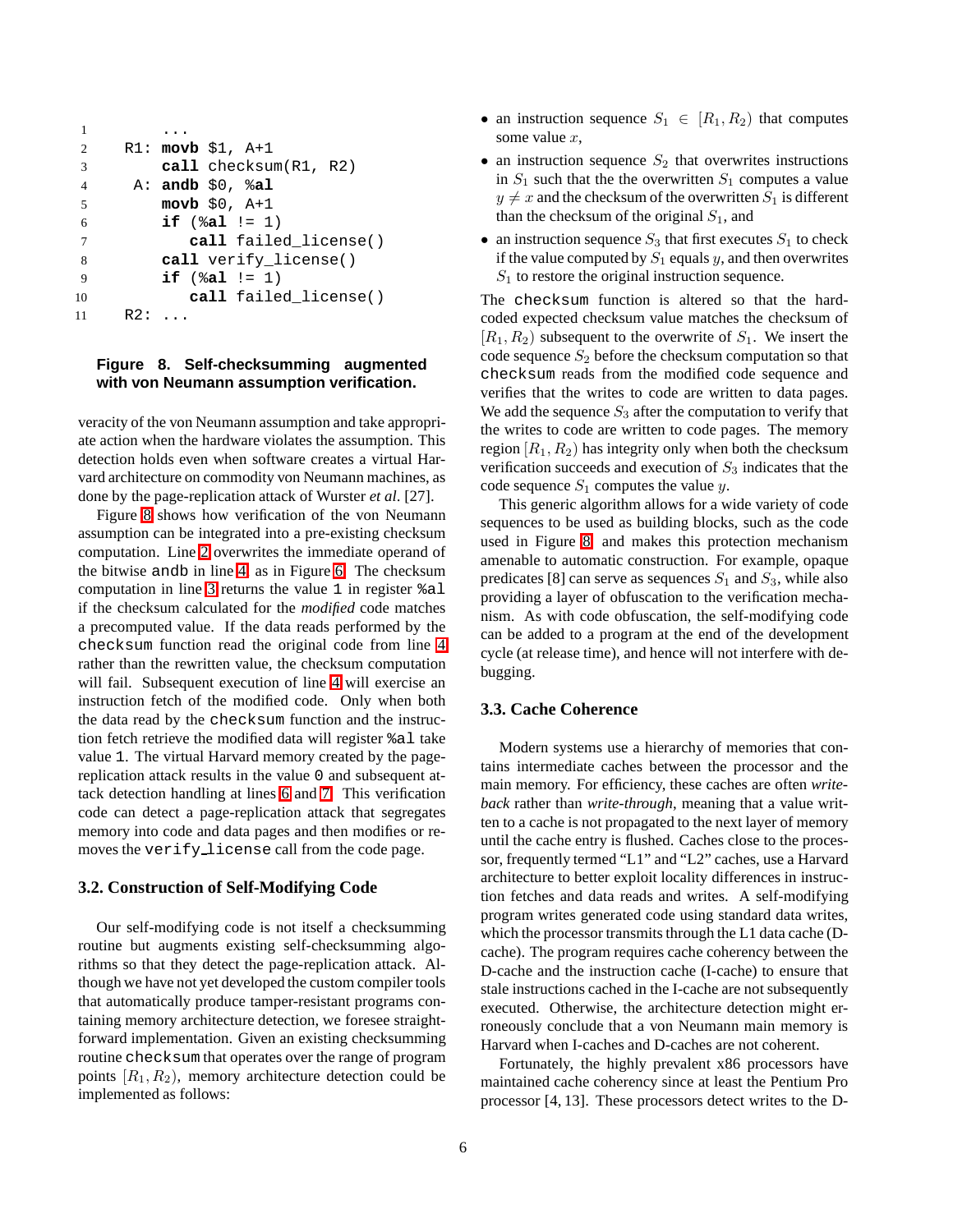cache of instructions already present in the I-cache. They will automatically invalidate the I-cache entry and flush any modified instructions that may have already entered the processor's pipeline. The correctness of a self-modifying program's execution is assured by the x86 hardware.

However, not all commodity processors in use today are cache coherent [16, 19]. Some processors require selfmodifying programs to issue special instructions, such as flush, that flush dirty D-cache entries and invalidate stale I-cache instructions following code modification. This presents no particular onus to self-modifying programs; however, these cache flush instructions are not commonly used by programs that are not self-modifying. Adding architecture detection code containing flush instructions to a self-checksumming program provides sentinel instructions that an attacker can use to locate and remove the checksum calculations. As execution of cache flush instructions does not affect the execution correctness of code that is not selfmodifying, an obfuscator can add arbitrary flush instructions throughout the original program code, forcing the attacker to determine which flushes occur due to architecture detection and which are irrelevant.

## <span id="page-6-1"></span>**4. Evaluation**

We evaluate the robustness and performance of our memory architecture detection technique. First, we consider the possible attacks that a malicious user with knowledge of our technique could mount and conclude that an attacker can evade detection only by expending significant resources: a high runtime overhead or the design and construction of specialized hardware. Second, we examine the interactions between our detection algorithm and other security mechanisms. Third, we evaluate the performance of architecture detection and show that, in the worst case, one memory architecture detection check has cost similar to an average system call. This performance number can be used by a software producer as guidance when inserting checks in various parts of the program. Finally, we argue that the memory architecture detection can be combined with any self-checksumming scheme for any hardware platform, making it applicable in a wide variety of settings where tamper resistance is required.

#### <span id="page-6-0"></span>**4.1. Resistance to a Knowledgeable Attacker**

The page-replication attack executes code from a modified memory page  $B$  while forcing self-checksumming to complete correctly by reading data from the original memory page A. An attacker with knowledge that a selfchecksumming program employs memory architecture detection may adjust the page-replication attack in an attempt to evade detection. We show that we can detect any attack

that does not violate Assumptions 1 and 2 of Section [2.1](#page-2-2) by analyzing the possible destinations of a memory write when the destination page has been replicated: writes that update both pages  $A$  and  $B$ , writes that update only  $A$ , and writes that update only  $B$ . The fourth case of writes that update some other page or no page at all is nonsensical and not considered further.

First, the attacker could redirect writes that target code to both the code and data memory pages  $A$  and  $B$  in the virtual Harvard architecture. This requires interpretive emulation of write instructions, as commodity processors provide no hardware mechanism by which one write instruction updates two different physical memory locations. The attacker can leverage page-level memory protections by marking code pages executable but non-writable. Every time the self-modifying code attempts to write to a code page, the processor raises a hardware fault that the malicious operating system then handles. In the operating system, the attacker can emulate the write and update both the code and data memories.

Second, the attack may have altered operating system data structures so that writes execute at full speed and update page A, the page containing the original program code. Consider the effect of executing our memory architecture detection algorithm on such a page. The checksum computation will calculate the correct value, but execution of the self-modified code will detect the virtual Harvard architecture because the code page  $B$  was not updated. To defeat this detection, the attacker needs execution of the self-modifying code to fetch from  $A$ , but all other program execution to fetch from B. This requires both violation of Assumption 1 and emulation of instruction fetches.

Finally, memory writes may update page  $B$ , the page altered by the attacker. This may cause outright program failure, as the self-modifying code may be overwriting unknown instructions inserted by the attacker. At the least, checksum computation will fail, as the data page A read by the checksum function will not have been updated and the checksum verification compares against a stored checksum of the code following self-modification. An attacker requires reads specifically of self-modified code to be retrieved from  $B$ , but all other reads to retrieve from  $A$  so that the checksum is correctly computed. This attack requires emulation of read instructions.

Successful attacks in all three cases rely upon interpretive emulation of instructions on memory pages containing self-modifying code. The attacker can take advantage of the expectation that the number of code modifications performed by memory architecture detection will remain low, and hence interpret a limited number of writes, fetches, or reads with a small overall performance cost. We consider the case of emulated writes, although symmetric arguments hold for fetches and reads as well.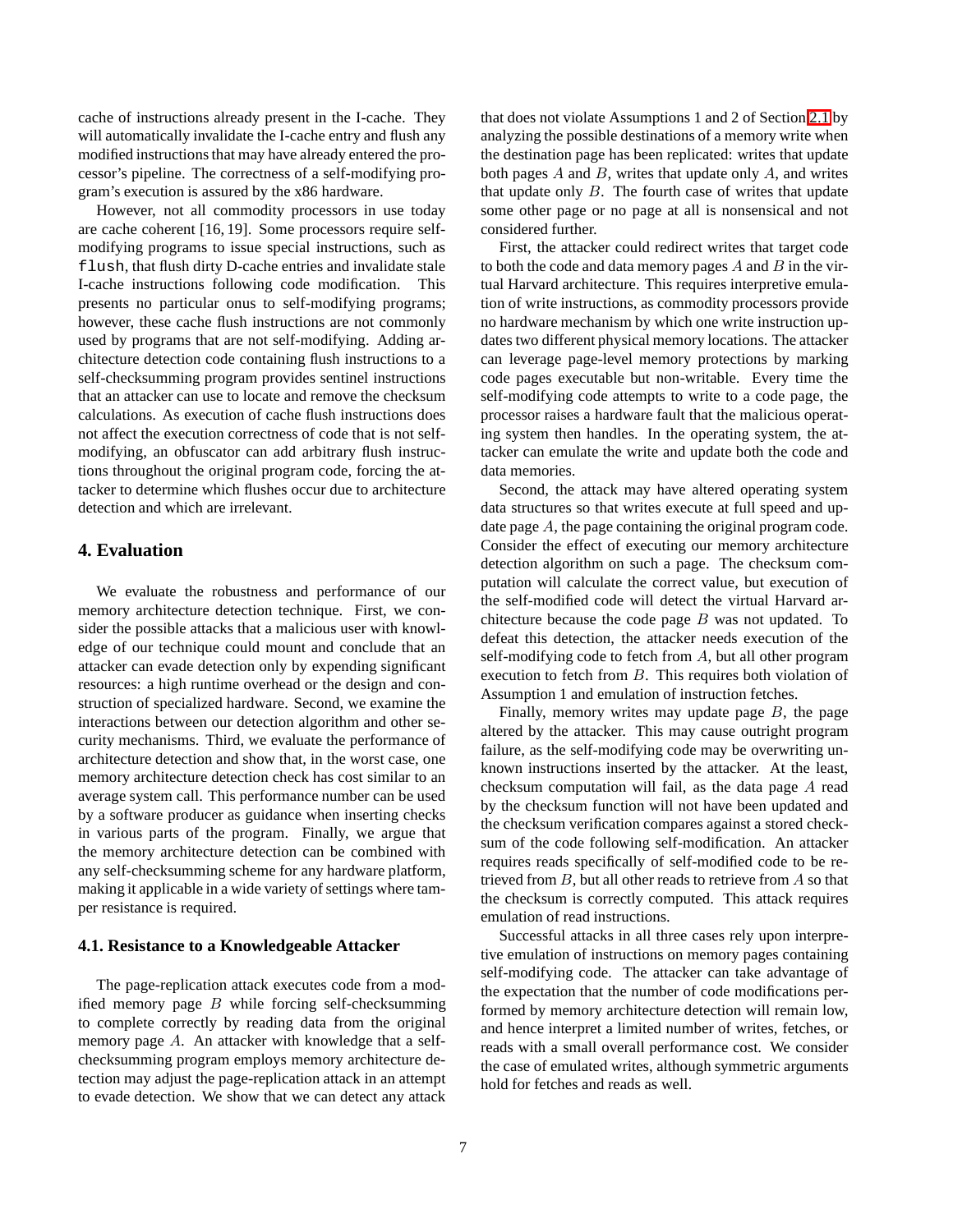

(a) Traditional memory layout. (b) Interleaved layout.

<span id="page-7-0"></span>**Figure 9. Traditional program memory layout segregates code and data into separate pages. Interleaving code and data can provide protection against runtime detection of self-modifying code.**

Our suggested defense increases the cost of trapped and emulated writes by forcing the attacker to emulate *all* writes rather than just the infrequent writes to code. The traditional memory layout of programs segregates code and data, as shown in Figure [9\(](#page-7-0)a). This layout allows an attacker to trap only writes to code by setting code pages non-writable. Consider an alternative program layout that interleaves code and data, illustrated in Figure [9\(](#page-7-0)b). A write to any address in the code range of page  $P_1$  is indistinguishable at the page level from a write to any address in the data ranges of  $P_1$ . Even statically-sized stack frames for non-recursive functions can be interleaved with code, as the memory requirements and subsequent layout of the stack frames in memory can be statically computed by a compiler. Interleaving of code, global data, and stack frames can be achieved, in a manner transparent to the programmer, with a custom compiler. Interleaving heap data has additional complexity, as the heap free list must be initialized to non-contiguous memory when the process is loaded for execution. Fortunately, however, heap regions as well as stack frames are usually represented as linked data structures that allow straightforward interleaving. Although we have not developed the custom compiler tools supporting interleaving, we note that other research has successfully integrated security enhancements into compilers [6, 15].

Efficient trapping of writes to code when code and data are interleaved on the same page requires memory protection at word-level granularity. Although the research community has investigated fine-grained memory protection [25], current commodity hardware does not support word-level memory protection, and we know of no *efficient* implementations of word-level protection in software. The attacker is left with two options:

- Develop specialized hardware that will, with a single write instruction, alter the memory at two physical addresses. This is beyond the means of typical attackers.
- Write protect all memory pages in a commodity system. Every memory write in the program will now result in a fault regardless of whether it is a write to data or a write to code. All writes become interpreted and performance suffers greatly. If Assumption 2 of Section [2.1](#page-2-2) holds, then this option becomes unappealing to the attacker.

These arguments, and the validity of self-checksumming, remain dependent upon Assumptions 1 and 2 holding true. It is not clear that these assumptions are valid without further research. An attacker willing to commit the resources required for code analysis and interpretive emulation violates the assumptions and can defeat any selfchecksumming algorithm, even with our memory architecture detection.

#### **4.2. Effects on Other Security Mechanisms**

Our technique for strengthening self-checksumming requires the protected program to overwrite part of its code. As a result, all memory pages that contain program code must be writable. Writable code pages in the memory of a running process present a new target for an attacker that manages to manipulate the control flow of the program, perhaps by exploiting a buffer overflow vulnerability. If the code is overwritten with malicious code, any protection system that permits execution only from code pages, such as PaX [20], will fail to detect the attack. The complementary issue of executable data pages arises from the proposal to interleave code and data in order to make identification of checksum code more difficult. The attack-detection functionality of PaX's non-executable stack can no longer be relied upon. Fortunately, many other dynamic techniques detect or prevent all buffer overflow attacks and do not interfere with our architecture detection mechanism [1,6,10,15].

## <span id="page-7-1"></span>**4.3. Effects on Program Performance**

Our architecture detection approach does have performance cost in both execution time and in memory usage overhead. The technique adds self-modifying code to programs, which can cause performance deterioration due to cache coherency maintenance and processor pipeline flushes of stale instructions. Code scheduling can minimize this impact. Although Figures [6](#page-4-1) and [7](#page-4-4) show the instruction performing a code edit very near to the edited instruction, a scheduler in a compiler could lengthen this distance. For example, the entire code of the function checksum in Figure [8](#page-5-0) separates the rewriting instruction of line [2](#page-5-1) from the rewritten instruction of line [4.](#page-5-2) Instruction prefetch will follow the call. If the number of instructions executed in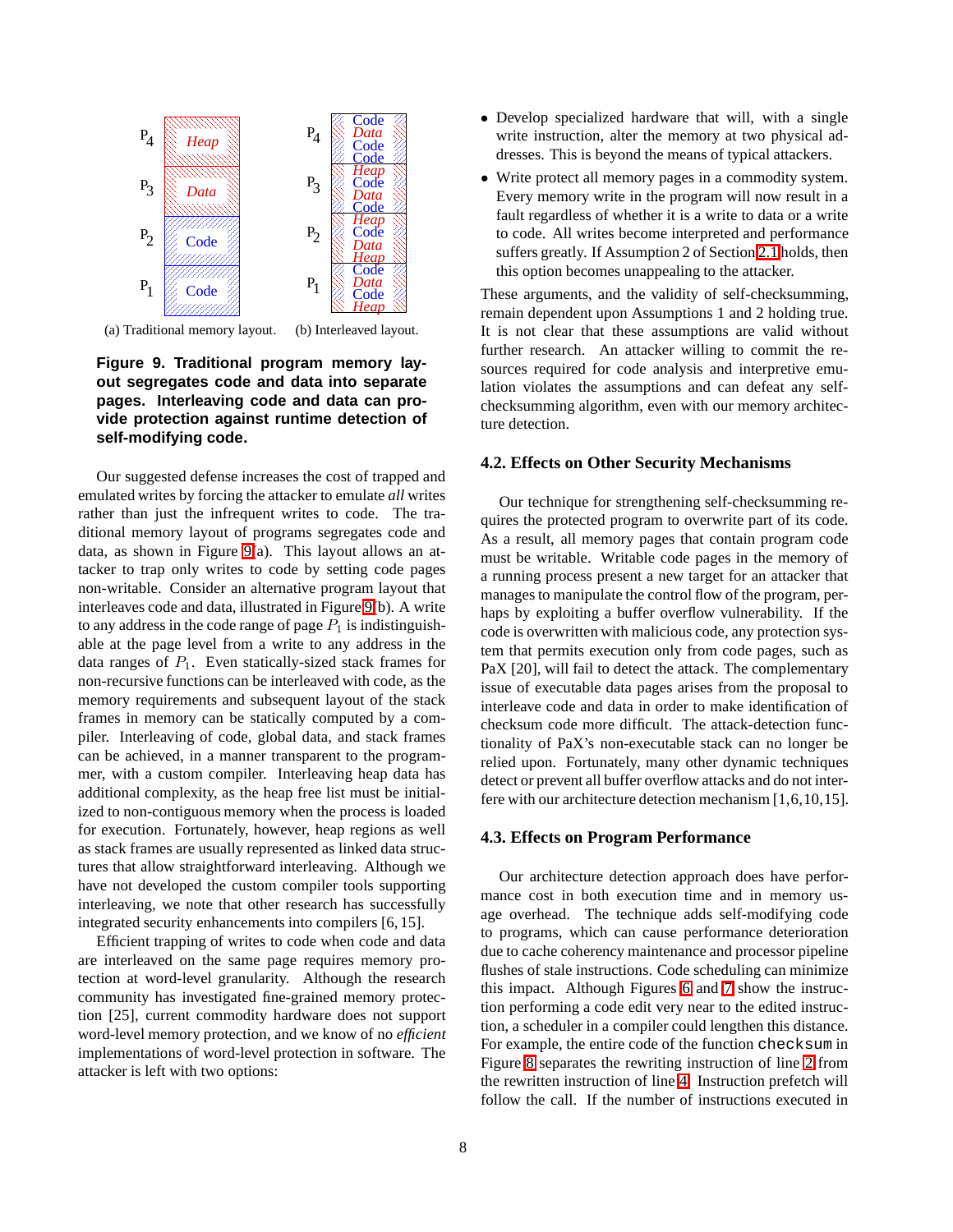|              |            | Delay    |        |
|--------------|------------|----------|--------|
| Processor    | Clock      | Time     | Cycles |
| Athlon XP    | $1.83$ GHz | 969 ns   | 1773   |
| Pentium 4    | 3.00 GHz   | $228$ ns | 684    |
| Pentium 3    | $1.00$ GHz | $475$ ns | 475    |
| PowerPC G4   | 667 MHz    | $271$ ns | 181    |
| UltraSPARC 3 | 750 MHz    | $90$ ns  | 6۶     |

## <span id="page-8-0"></span>**Table 1. Performance impact of self-modifying code. Delays are given in both nanoseconds and processor clock cycles and are averaged over 300 million code modifications.**

checksum is greater than the depth of the processor's pipeline, then self-modification imposes no pipeline flush as the instruction will be rewritten before it is prefetched.

We measured the impact of self-modifying code on execution performance. We executed a benchmark that exercised our worst-case performance impact: the altered instruction is used immediately following modification. The resulting cache and processor pipeline flushes will adversely affect performance to the greatest degree possible. We looped through self-modifying code 300 million times on five commodity processors and present the average measured delays incurred by code modification in Table [1.](#page-8-0) Appendix [A](#page-10-0) contains the complete benchmark code. In all cases, the cost of self-modifying code is small and is similar to the cost of a lightweight system call. Adding our architecture detection to existing self-checksumming algorithms will not significantly diminish the performance of self-checksumming.

Self-modifying code and the more general technique of interleaving code and data may increase memory use requirements for some execution scenarios. In traditional execution designs where programs have non-writable code segments, multiple instances of the same executing program can share the same code segments. The page table entries of the separate processes resolve to the same physical memory addresses containing the non-writable code. However, our technique requires that every instance of an executing program have separate physical memory pages, even for code. The system's overall physical memory demands increase. This problem is not unique to our technique; obfuscation algorithms that reorder code have similar memory needs [6].

#### **4.4. Applicability to Commodity Processors**

One hallmark of the work by Wurster *et al*. was the authors' ability to develop implementations of the attack for a wide variety of processors [22]. Nonetheless, our memory architecture detection is independent of the underlying implementation of the page-replication attack. A single code sequence that changes only to match the assembly language

of a particular processor can detect the page-replication attack in any of its implementation forms. As Table [1](#page-8-0) shows, we tested our detection on three different classes of processor architectures. Our generic detection mechanism allows self-checksumming to be applied to programs for many different architectures.

## **5. Related Work**

Wurster [26] suggested an alternate defense to the pagereplication attack. Given that the current implementation of the attack creates the Harvard main memory when the operating system loads a process for execution and the data memory pages remain unchanged, a process can simply copy all unchanged code from the data pages to a new region of memory and then continue execution from that region. Although this copy-and-execute defense will evade the existing attack of Wurster *et al*., a knowledgeable attacker can easily adapt. Rather than replicating memory when loading the process, the attacker can initially leave the memory untouched and simply insert a breakpoint trap immediately before the control flow transfer from the original code pages to the new code pages created by the copy loop. The process begins execution, copies its code to a new region of memory, and then stops at the breakpoint before jumping to the new code. The malicious operating system can then create the Harvard memory for the copied code pages and resume the process' execution. This easy attack adaptation occurs because Wurster's defense only generates code once during process execution, and this generation occurs at a predictable time. In our design, code modification occurs continually throughout execution and evasion of our defense requires emulation of memory writes.

Self-modifying code has been used previously in selfchecksumming algorithms. Aucsmith [5] proposed a selfchecksumming implementation that used *integrity verification kernels* (IVKs), or code segments for checksum computation and verification that are armored against modification. The system used self-modifying code to prevent reverse engineering of the IVKs.

Previous techniques such as the IVKs, Horne *et al*.'s testers and correctors [12], and Chang and Atallah's networks of guards [7] addressed only the opaque code assumption and the performance assumption. In this work, we presented a solution to ensure the validity of the previously disregarded von Neumann assumption. Our solution is orthogonal to the self-checksumming techniques from previous work and can be successfully used in combination with them to obtain the desired level of integrity assurance.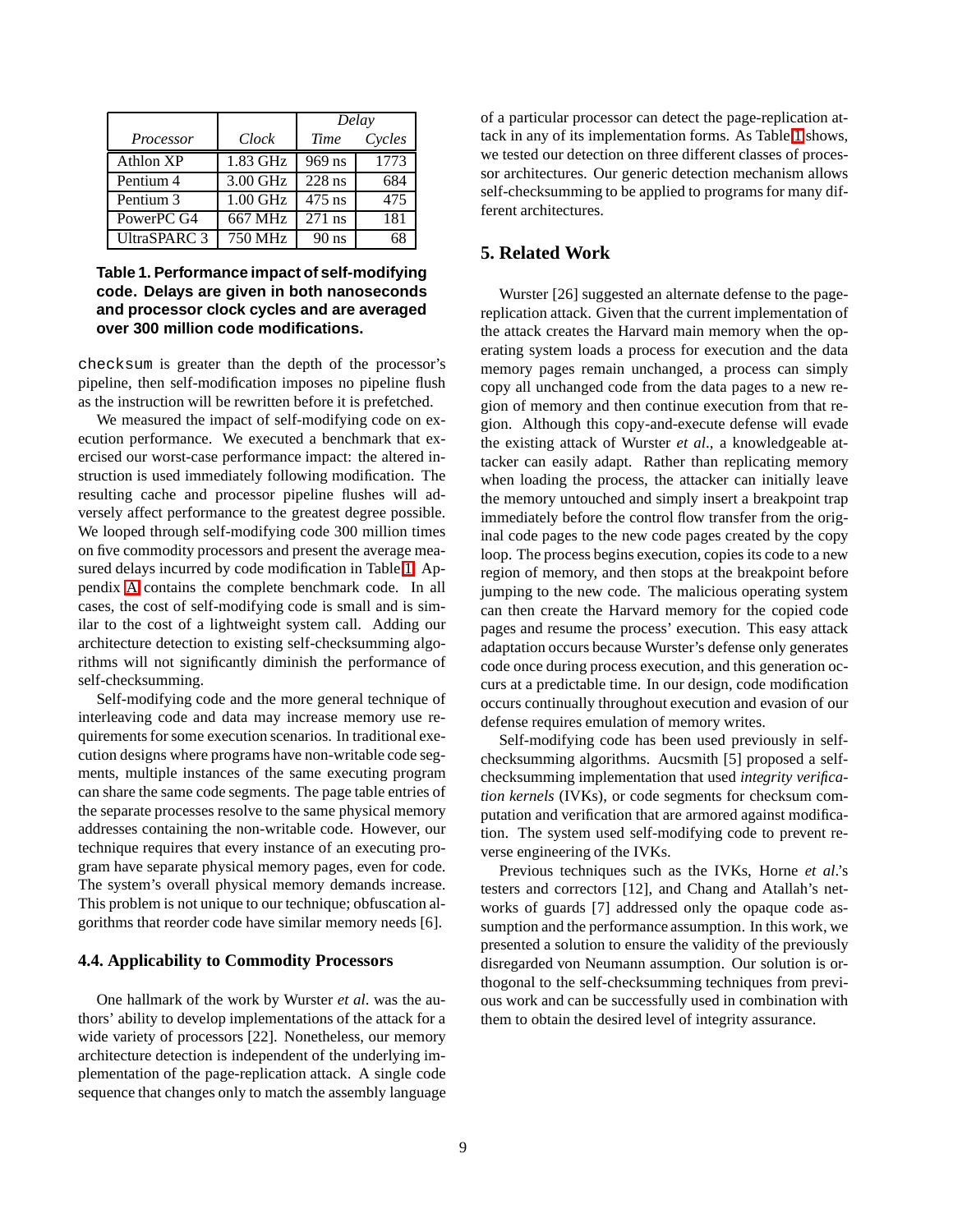## **6. Conclusions**

Previous self-checksumming approaches implicitly assumed a von Neumann main memory and are subject to evasion by a page-replication attack. We showed here that explicitly recognizing the von Neumann assumption allowed investigation of strategies by which processes can verify whether the assumption holds. Self-checksumming algorithms can use self-modifying code to detect violations of the von Neumann assumption. When memory appears Harvard on a commodity von Neumann machine, processes can reasonably conclude that a page-replication attack is in progress and take corrective action as necessary.

## **Acknowledgments**

We thank Paul van Oorschot, Vinod Ganapathy, Shai Rubin, Hao Wang, and all anonymous reviewers for helping improve the quality of this paper.

# **References**

- [1] M. Abadi, M. Budiu, U. Erlingsson, and J. Ligatti. Controlflow integrity: Principles, implementations, and applications. In *12th ACM Conference on Computer and Communications Security (CCS)*, Alexandria, VA, Nov. 2005.
- [2] H. H. Aiken. Proposed automatic calculating machine. Unpublished manuscript, Nov. 1937. Also appeared in *IEEE Spectrum*, 1(8):62–69, Aug. 1964.
- [3] H. H. Aiken and G. M. Hopper. The automatic sequence controlled computer. *Electrical Engineering*, 65:384–391, Aug./Sep. 1946.
- [4] *AMD64 Architecture Programmer's Manual Volume 1: Application Programming*, Mar. 2005. Advanced Micro Devices publication number 24592, revision 3.10. Page 123.
- [5] D. Aucsmith. Tamper resistant software: An implementation. In *1st International Information Hiding Workshop (IHW)*, Cambridge, United Kingdom, Apr. 1996.
- [6] S. Bhatkar, R. Sekar, and D. C. DuVarney. Efficient techniques for comprehensive protection from memory error exploits. In *14th USENIX Security Symposium*, Baltimore, MD, July 2005.
- [7] H. Chang and M. J. Atallah. Protecting software code by guards. In *1st Digital Rights Management Workshop*, Philadelphia, PA, Nov. 2001.
- [8] C. Collberg, C. Thomborson, and D. Low. Manufacturing cheap, resilient, and stealthy opaque constructs. In *25th ACM Symposium on Principles of Programming Languages (POPL)*, San Diego, CA, Jan. 1998.
- [9] C. S. Collberg and C. Thomborson. Watermarking, tamperproofing, and obfuscation—tools for software protection. Technical Report 2000-03, University of Arizona, Feb. 2000.
- [10] C. Cowan, C. Pu, D. Maier, H. Hinton, J. Walpole, P. Bakke, S. Beattie, A. Grier, P. Wagle, and Q. Zhang. Stack-Guard: Automatic adaptive detection and prevention of

buffer-overflow attacks. In *7th USENIX Security Symposium*, San Antonio, TX, Jan. 1998.

- [11] R. Dhamija and F. Wallenberg. A framework for evaluating digital rights management proposals. In *1st International Mobile IPR Workshop*, Helsinki, Finland, Aug. 2003.
- [12] B. Horne, L. Matheson, C. Sheehan, and R. Tarjan. Dynamic self-checking techniques for improved tamper resistance. In *1st Digital Rights Management Workshop*, Philadelphia, PA, Nov. 2001.
- [13] *Intel Architecture Software Developer's Manual Volume 1: Basic Architecture*, 1997. Intel publication number 243190. Page 2-8.
- [14] C. Linn and S. Debray. Obfuscation of executable code to improve resistance to static disassembly. In *10th ACM Conference on Computer and Communications Security (CCS)*, Washington, DC, Oct. 2003.
- [15] G. C. Necula, J. Condit, M. Harren, S. McPeak, and W. Weimer. CCured: Type-safe retrofitting of legacy software. *ACM Transactions on Programming Languages and Systems (TOPLAS)*, 27(3):477–526, May 2005.
- [16] *PowerPC Processor Reference Guide*, Sept. 2003. Pages 170–171.
- [17] T. Sander and C. Tschudin. Protecting mobile agents against malicious hosts. Volume 1419 of *Lecture Notes in Computer Science*, pages 44–60. Springer-Verlag, 1998.
- [18] A. Seshadri, M. Luk, E. Shi, A. Perrig, L. van Doorn, and P. Khosla. Pioneer: Verifying integrity and guaranteeing execution of code on legacy platforms. In *20th ACM Symposium on Operating System Principles (SOSP)*, Brighton, United Kingdom, Oct. 2005.
- [19] *The Sparc Architecture Manual, Version 9*, 2000. Pages 308–309.
- [20] The PaX Team. Non-executable pages: design and implementation. Published online at <http://pax.grsecurity.net/docs/noexec.txt>. Last accessed on May 20, 2005.
- [21] P. C. van Oorschot. Revisiting software protection. In *6th International Information Security Conference (ISC)*, Bristol, United Kingdom, Oct. 2003.
- [22] P. C. van Oorschot, A. Somayaji, and G. Wurster. Hardwareassisted circumvention of self-hashing software tamper resistance. *IEEE Transactions on Dependable and Secure Computing*, Apr./June 2005.
- [23] J. von Neumann. First draft of a report on the EDVAC, 1945.
- [24] C. Wang, J. Davidson, J. Hill, and J. Knight. Protection of software-based survivability mechanisms. In *International Conference of Dependable Systems and Networks*, Göteborg, Sweden, July 2001.
- [25] E. Witchel, J. Cates, and K. Asanovic. Mondrian memory protection. In *10th International Conference on Architectural Support for Programming Languages and Operating Systems (ASPLOS)*, San Jose, CA, Oct. 2002.
- [26] G. Wurster. A generic attack on hashing-based software tamper resistance. Master's thesis, Carleton University, June 2005.
- [27] G. Wurster, P. C. van Oorschot, and A. Somayaji. A generic attack on checksumming-based software tamper resistance. In *IEEE Symposium on Security and Privacy*, Oakland, CA, May 2005.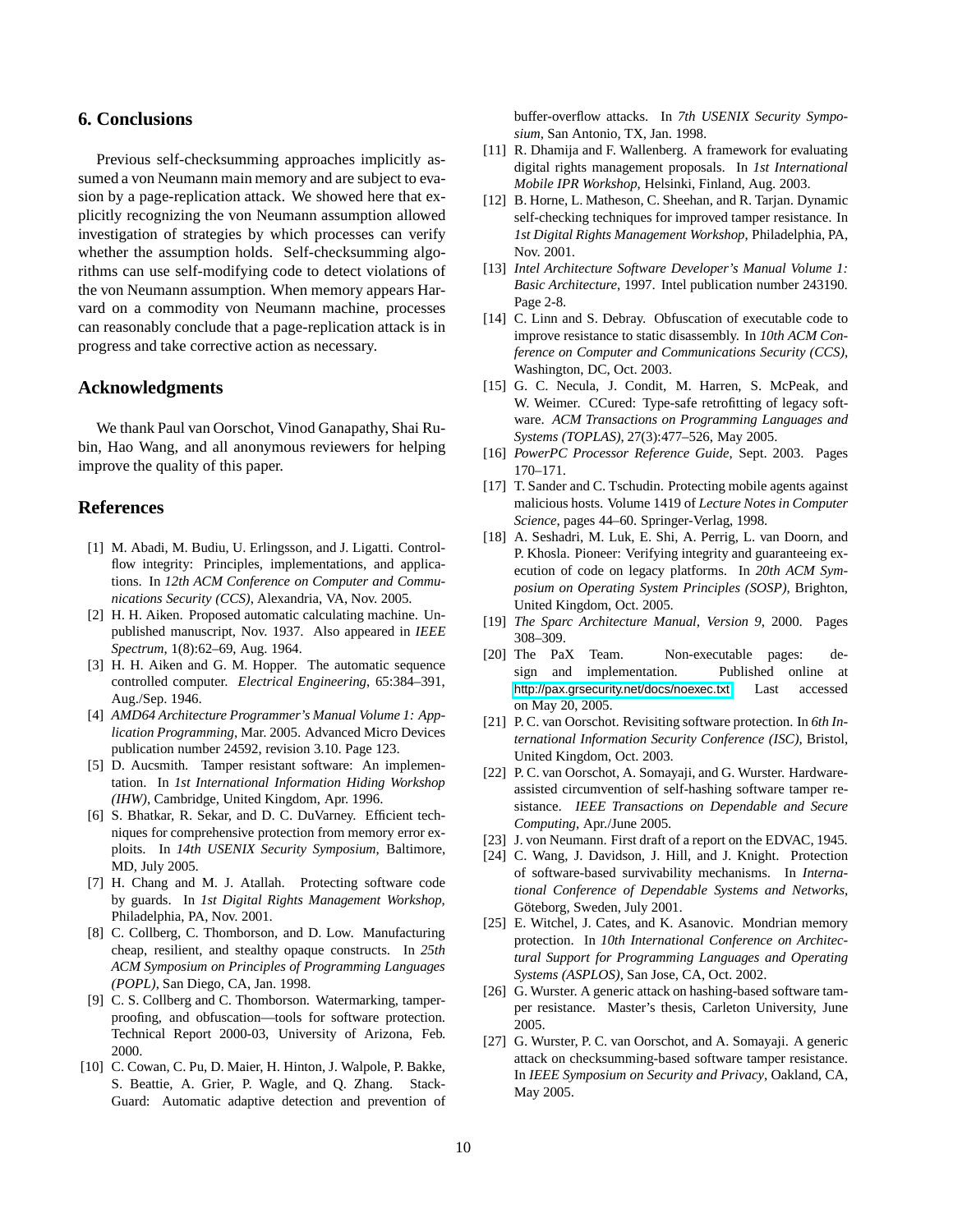# <span id="page-10-0"></span>**A. Performance Measurement Code**

We obtained the self-modifying program execution performance results presented in Section [4.3](#page-7-1) with the code shown in this appendix. Section [A.1](#page-10-1) shows the complete test code used on the x86 machine, with the inline assembly code given in the AT&T syntax used by gcc. Conditional compilation using the macro variable SELFMODIFYING allowed performance measurements both with and without use of self-modifying code. The loop iterated 100 million times; we executed each benchmark three times for a total of 300 million code modifications per processor.

Section [A.2](#page-10-2) lists the SPARC-specific assembly code used to measure performance on the UltraSPARC processor; the C code remained as in Section [A.1.](#page-10-1) Note the use of the explicit cache flush instruction in line 5 of the SPARC assembly code. Section [A.3](#page-11-0) lists the PowerPC-specific assembly code used to test the G4 processor. The sequence of five instructions from dcbst through isync (lines 5 through 9) synchronize data caches and instruction caches following an instruction modification.

All three assembly code sequences contain a bitwise and instruction that uses an immediate value 0. On each loop iteration, the 0 is overwritten with a 1, as described in Section [3.](#page-4-0) The written code byte is then retrieved from memory via both a data read and an instruction fetch. If either the read or the fetch retrieve 0 rather than 1, execution jumps to the function die. Otherwise, the code is again modified to reset the immediate operand of the and instruction to 0, and the loop continues.

We compiled all benchmarks with the gcc command-line option "–O"; the x86 and SPARC benchmarks were compiled with gcc 3.4.1 and the PowerPC benchmark using gcc 3.3. The compiler did not optimize out the loop, even when conditional compilation produced an empty loop body.

We computed overheads as follows. Let  $M_i$  be the user time in seconds required to execute the benchmark on trial i, as reported by the UNIX program time. Let  $B_i$  be the baseline user time with self-modifying code removed via conditional compilation. Then the average delay, in seconds, due to self-modifying code is:

$$
\frac{(M_1 - B_1) + (M_2 - B_2) + (M_3 - B_3)}{300 \times 10^6}
$$

## <span id="page-10-1"></span>**A.1. Complete x86 Code**

```
#include <stdio.h>
#include <sys/mman.h>
#include <asm/page.h>
#define SELFMODIFYING
void die (void)
{
  fputs("Rewriting failed.", stderr);
  exit(2);}
int main (int argc, char **argv)
{
 volatile int i;
  void *_{s} = main;
  /* Set the code page writable. */
  s -= (unsigned)s % (PAGE_SIZE);
  mprotect(s, 100, 7);
  /* Loop 100 million times. */
  for (i = 0; i < 100000000; ++i){
#ifdef SELFMODIFYING
      __asm("movb $1, A+1");
      __asm("movb A+1, %al");
      __asm("A:");
      __asm("andb $0, %al");
      \text{Lasm}("cmpb $0, %al");__asm("je die");
       asm("movb $0, A+1");
#endif
    }
 return 0;
}
```
#### <span id="page-10-2"></span>**A.2. SPARC Assembly Code**

```
__asm("sethi %hi(.A), %l2");
__asm("or %l2, %lo(.A), %l2");
__asm("mov 1, %l3");
__asm("stb %l3, [%l2+3]");
__asm("flush %l2");
__asm("ldub [%l2+3], %l3");
__asm(".A:");
__asm("andcc %l3, 0, %l3");
__asm("bz die");
__asm("stb %g0, [%l2+3]");
```